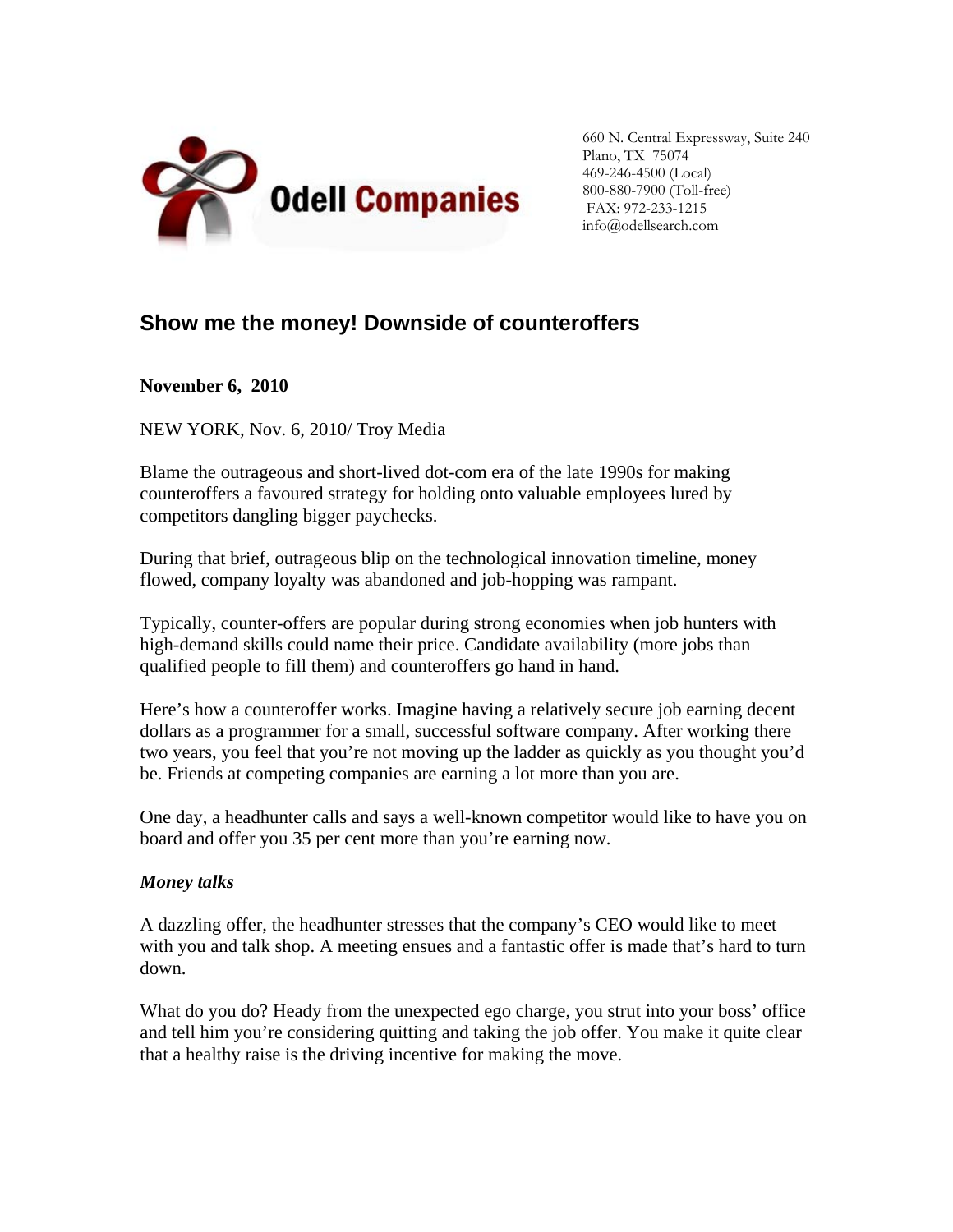Knowing your value, you were certain that your boss would try and match the sexy job offer. How right you were. Your boss blurts, "We really want you to stay and deem you a valuable asset. I'm prepared to match the job offer and sweeten it with a \$10,000 bonus which will be paid in two installments six months apart. How does that sound?"

## *Now the sucker punch*

On the surface, it sounds like a "no brainer" decision. You thank your boss profusely and agree to the counteroffer.

More likely, it was the first time you accepted a counter offer. If streetwise, you would have known that you just put your foot in your mouth and made a disastrous career move – possibly one of the biggest faux pas of your career. Here's why: For openers, you seriously underestimated your boss.

Counteroffers can be deadly. Unfortunately, most people don't realize it until too late. Even if the counteroffer is enshrined in unintelligible legalese, there are no guarantees it will be honored.

Think twice before accepting a counteroffer and consider the six downsides:

1. Don't be surprised if your employer is confidentially looking for a cheaper replacement and will "pull the trigger" at his or her convenience rather than yours. Can you blame him? Everyone – even *you* – are expendable.

2. Often, promises are made by one person and then countermanded by another.

3. If money is the sole reason for accepting the counteroffer, your credibility is blown.

4. When promotion time comes around, don't expect to be treated equitably. When management doles out raises and bonuses, you'll be last on line.

5. If your company encounters hard times and has to cut staff, cutbacks begin with you.

6. Your loyalty will always be in question. No matter how extraordinary you are at your job, your employer will never forget that you were bought.

## *When counteroffers work*

Counteroffers can work, however, when they resolve serious issues between employers and employees and they're not just about money. Often, managers don't always realize their employees are unhappy. Money may be just part of the problem. If there is a commitment on the employer's part to change the situation, the counteroffer can be part of a revised contact, and a positive step towards a new understanding and an improved employer-employee relationship.